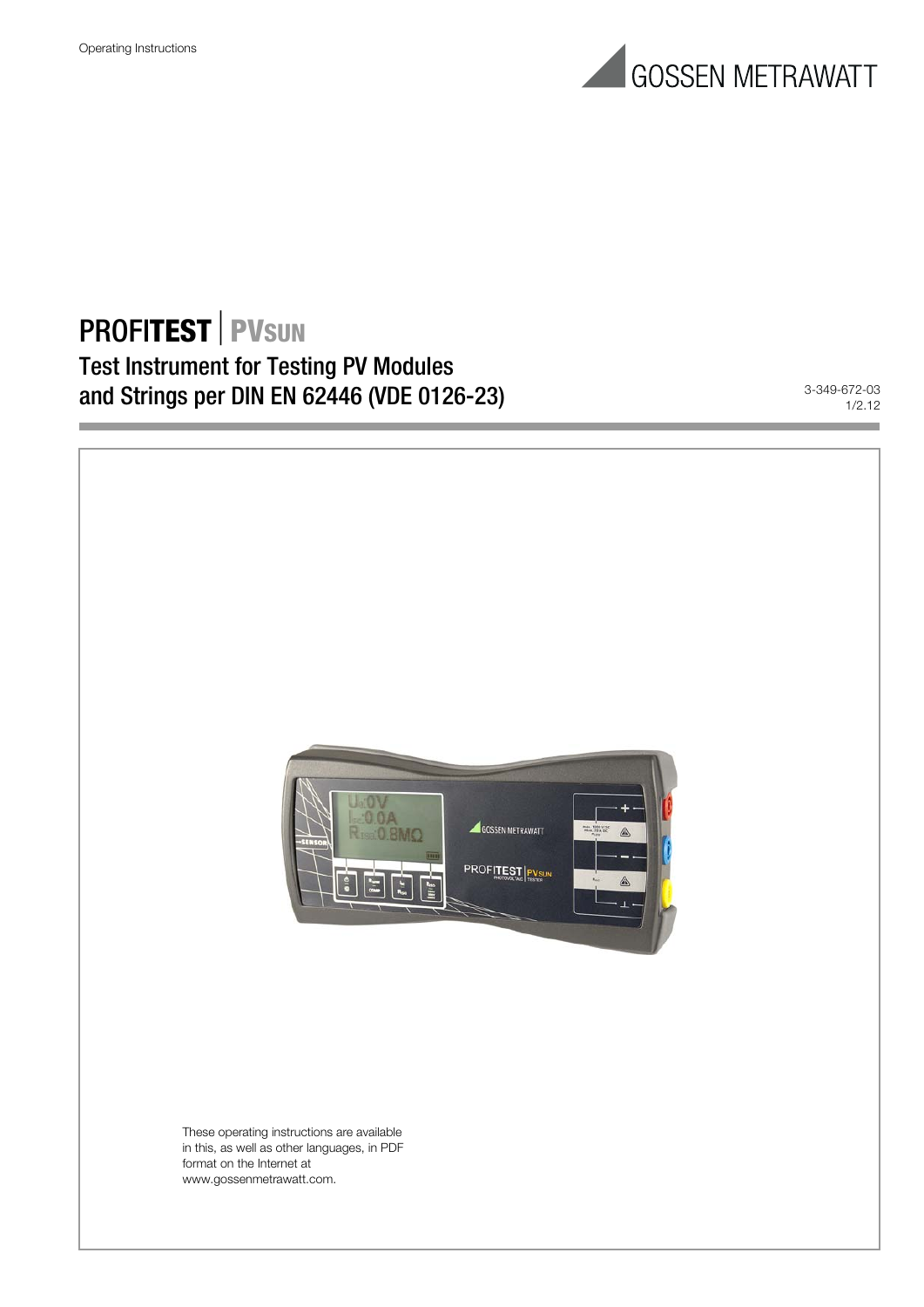| Contents                                           | Page                                                                                                                                                                              |
|----------------------------------------------------|-----------------------------------------------------------------------------------------------------------------------------------------------------------------------------------|
| 1                                                  |                                                                                                                                                                                   |
| 2                                                  |                                                                                                                                                                                   |
| 3                                                  |                                                                                                                                                                                   |
| 4                                                  |                                                                                                                                                                                   |
| 5                                                  |                                                                                                                                                                                   |
| 6                                                  |                                                                                                                                                                                   |
| 7                                                  |                                                                                                                                                                                   |
| 8                                                  |                                                                                                                                                                                   |
| 9<br>9.1<br>9.2<br>9.3<br>9.4<br>9.5<br>9.6<br>9.7 | <b>Testing Protective Conductor Continuity</b><br>Polarity Test / Measuring Open Circuit Voltage U <sub>0</sub><br>Measuring Short-Circuit Current I <sub>SC</sub> per EN 62446 5 |
| 10                                                 |                                                                                                                                                                                   |
| 11<br>11.1<br>11.2                                 |                                                                                                                                                                                   |
| 12                                                 | Repair and Replacement Parts Service  8                                                                                                                                           |
| 13                                                 |                                                                                                                                                                                   |

# <span id="page-1-0"></span>1 Scope of Delivery

#### 1 PROFITEST PVSUN

- 4 Batteries, 1.5 V IEC LR6 (AA)
- 3 Safety measurement cables, 1.5 m, red, blue and yellow
- 1 Safety test probe
- 1 Safety alligator clip
- 2 Solar plug adapter, red
- 2 Solar plug adapter, blue
- 1 Carrying case with foam insert
- 1 Set of operating instructions

# <span id="page-1-1"></span>2 Significance of Symbols

# Meanings of Symbols on the Instrument



(attention: observe documentation!)

Warning concerning a point of danger

Protection class II device (continuous, doubled or reinforced insulation) This device may not be disposed of with the trash. Further information regarding the WEEE mark can be accessed on the Internet at www.gossenmetrawatt.com by entering the search term "WEEE".

Caution! Dangerous Voltage

#### **STOP** Warning!

Warning concerning a source of danger

# Attention! **!**

Non-observance may result in distorted measurement results.

#### Note r te

Please observe!

# Measuring Categories and their Significance per IEC 61010-1

| <b>CAT</b> | Definition                                                                                                                                                               |
|------------|--------------------------------------------------------------------------------------------------------------------------------------------------------------------------|
| ŋ          | Measurements in other electrical circuits<br>which are not directly connected to the mains:<br>e.g. electrical systems in motor vehicles and aircraft, batteries<br>etc. |
| Ш          | Measurements in electrical circuits<br>which are electrically connected to the low-voltage mains:<br>via plug, e.g. in household, office and laboratory applications     |
| ш          | Measurements in building installations:<br>Stationary consumers, distributor terminals, devices connected<br>permanently to the distributor                              |
| IV         | Measurements at power sources for low-voltage installations:<br>meters, mains terminals, primary overvoltage protection devices                                          |

# <span id="page-1-2"></span>3 Introduction

These operating instructions contain information and directions which are necessary for safe operation and use of the instrument. Before using the instrument, the operating instructions must be carefully read and all points contained therein must be followed correctly. Non-observance of the operating instructions, as well as warnings and directions included therein, may result in severe injury to the user or damage to the instrument.

The PROFITEST PVsun is used for simple testing of solar cells and modules. The terms used in these operating instructions to designate systems for generating electrical power from sunlight include: solar system, photovoltaic system, PV system and the like.

### Scope of Functions

- Voltage measurement to 1000 V DC
- Short circuit current measurement to 20 A DC
- Selection of insulation test voltage: 250, 500 or 1000 V DC
- Insulation measurement to 20  $\text{M}\Omega$  with display of limit value
- Testing of protective conductor continuity
- Earth fault measurement
- Polarity check
- Backlit LCD panel
- Optional temperature measurement



EC mark of conformity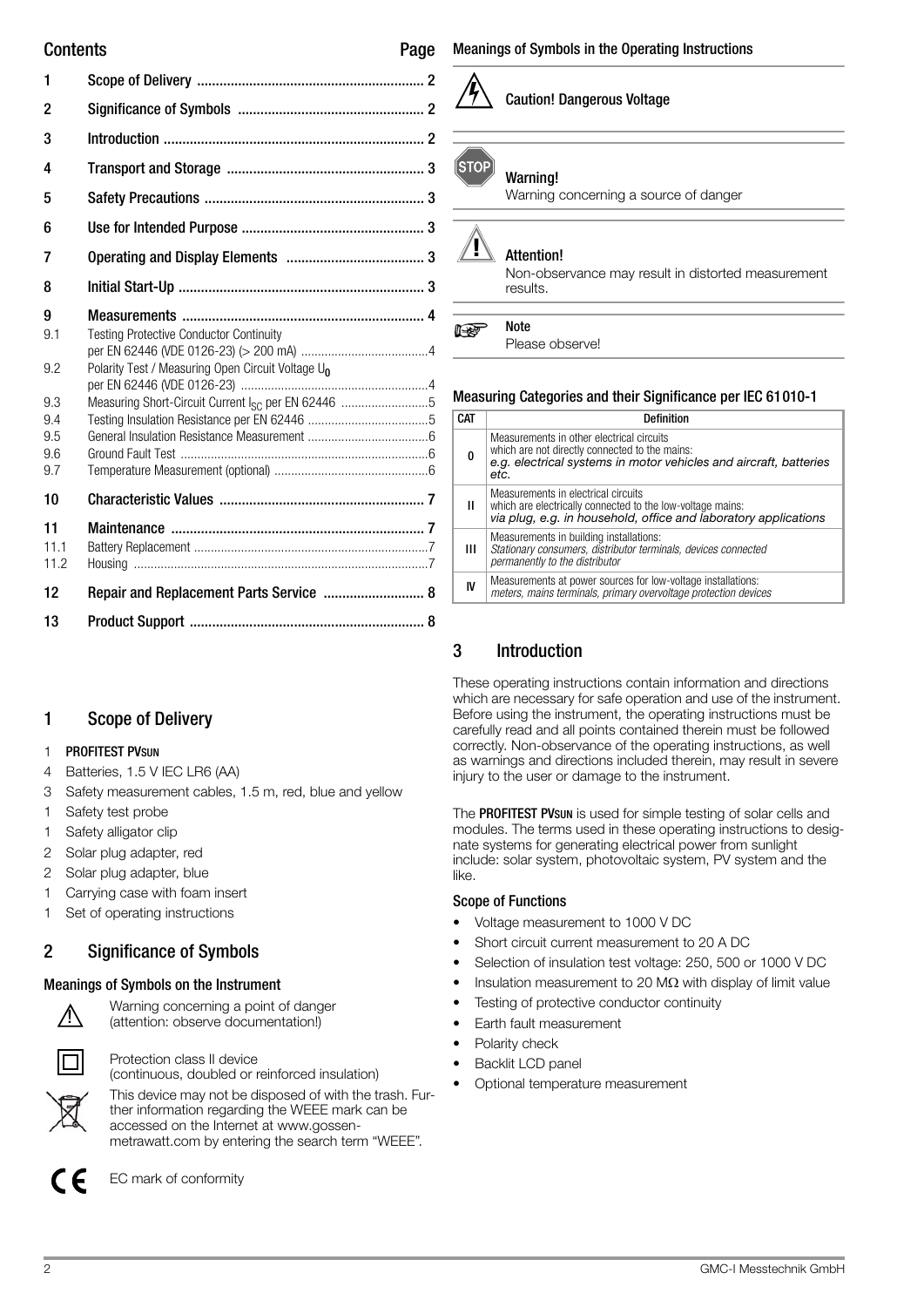# <span id="page-2-0"></span>4 Transport and Storage

Please retain the original packaging for subsequent shipment of the instrument. Transport damages due to inadequate packaging are excluded from the guarantee.

The instrument may only be stored in dry, closed rooms. If the instrument is subjected to extreme temperature during transport, it requires at least 2 hours for acclimatization before it is switched on.

# <span id="page-2-1"></span>5 Safety Precautions

The instrument has been manufactured and tested in accordance with IEC/EN 61010-1, "Safety requirements for electrical equipment for measurement, control and laboratory use", and has been shipped from the factory in flawless technical safety condition. In order to assure that this condition is retained, the user must observe the safety precautions included in these operating instructions.



#### Caution! Dangerous Voltage

In order to prevent electrical shock, corresponding safety precautions must be implemented when working with voltages of greater than 120 V (60 V) DC or 50 V (25 V) AC TRMS. In accordance with DIN VDE, these values specify the limit for exposed (touchable) voltages (the values in parentheses apply to, for example, the fields of medicine and agriculture).

Before each measurement, make sure that the measurement cables and the measuring instrument are in flawless condition. The measuring instrument may only be used within the specified measuring ranges.

If the safety of the user is no longer assured, the instrument must be removed from service and secured against unintentional use.

#### Safety of the user is no longer assured if the instrument:

- Demonstrates apparent damage
- No longer performs the desired measurements
- Has been stored for too long under unfavorable conditions
- Has been subjected to mechanical stressing during transport

The instrument may not be opened, dismantled or modified in any way. The instrument may only be used with recommended accessories. The use of unsuitable accessories is impermissible. Trade association accident prevention regulations for electrical

systems and operating equipment must be adhered to during all work with the instrument.

Do not allow the instrument to warm up due to exposure to direct sunlight. Flawless functioning and a long service life cannot otherwise be assured.

# <span id="page-2-2"></span>6 Use for Intended Purpose

The instrument may only be used under the conditions and for the purposes for which it has been designed. In this respect, special attention must be given to safety precautions, technical data regarding ambient conditions and use in a dry environment.



### Warning!

The instrument may not be operated at measuring category II, III and IV mains power circuits. In accordance with EN 61010-1:2010, the instrument has been designed without a rated measuring category, and may only be used at direct voltage circuits with up to 1000 V without transient overvoltages.

Operating safety is no longer assured in the event of modification or alteration. The instrument may only be opened by authorized service technicians.

Never operate the instrument at a higher voltage than specified in the technical data! The instrument may otherwise be destroyed or permanently damaged.

# <span id="page-2-3"></span>7 Operating and Display Elements



- 1 LCD panel with background illumination
- 2 Sensor socket for temperature measurement (optional)
- 3 On/Off switch / background illumination
- 4 Low-resistance measurement  $R_{LOM}$ measurement cable compensation COMP
- 5 Short-circuit measurement I<sub>SC</sub> / insulation resistance measurement  $R_{IS0}$  per EN 62446
- 6 General insulation resistance measurement RISO / selection of insulation test voltage
- 7 Measurement input + / continuity test
- 8 Measurement input / insulation measurement / continuity test
- 9 Measurement input ground terminal / insulation measurement
- 10 Back: battery compartment
- 11 Battery level indicator



# <span id="page-2-4"></span>8 Initial Start-Up

The PROFITEST PVsun is supplied with power from four AA batteries (1.5 V IEC LR6). The batteries must be inserted before the instrument can be used.

- ➭ Remove the battery compartment lid on the back of the instrument by loosening the two Phillips head screws.
- $\Rightarrow$  Insert the batteries. Be sure to observe the polarity symbols which are embossed into the floor of the battery compartment.
- ➭ Replace the battery compartment lid and retighten the screws.

### Attention! **!**

The test instrument may only be operated with installed battery compartment lid.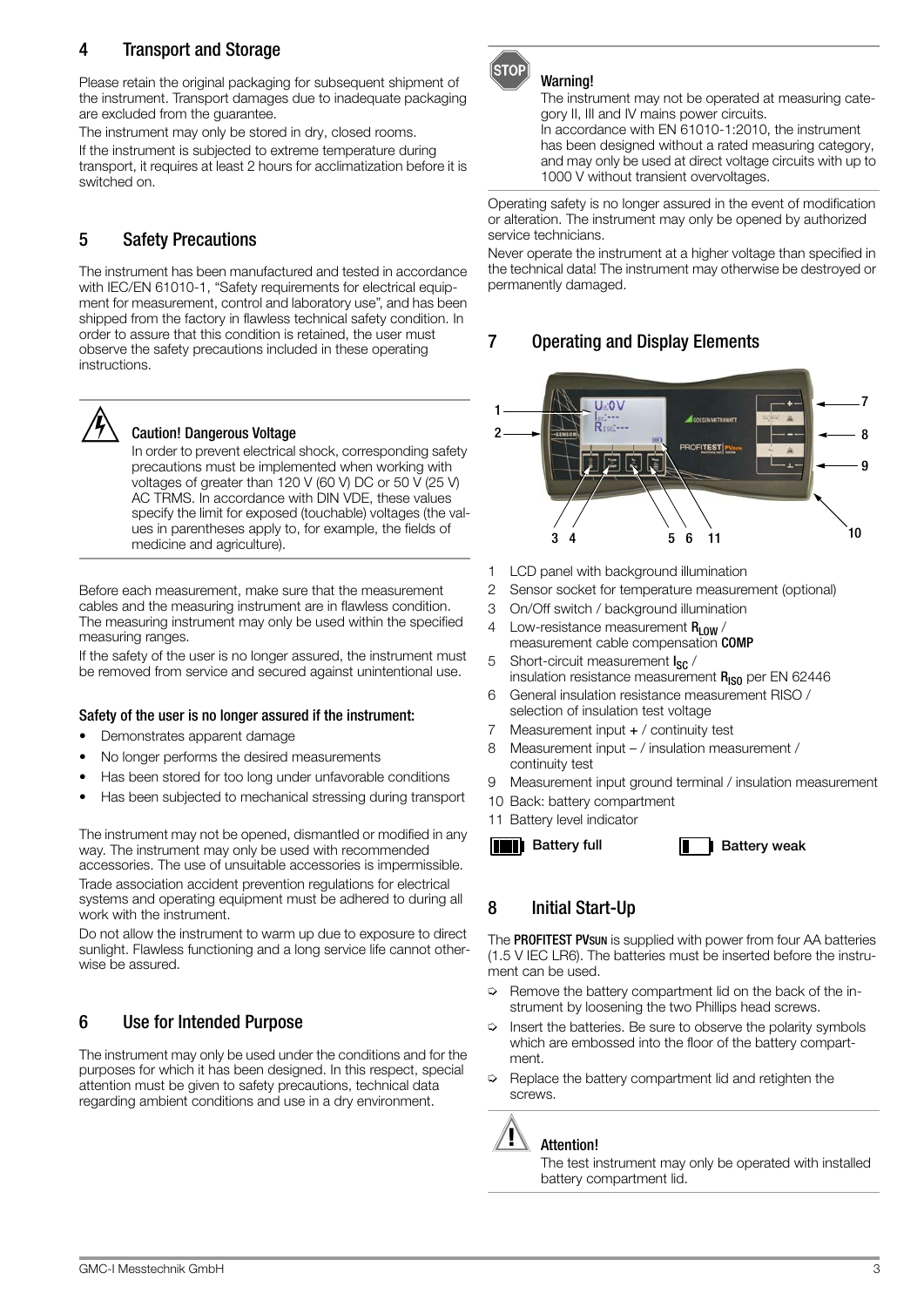#### Warning!

The photovoltaic system's plug connectors may not be disconnected under load. Please observe warnings and instructions provided by the plug manufacturer.



<span id="page-3-0"></span>**STOP** 

#### Caution! Dangerous Voltage

Solar modules continuously generate current, even when shaded. Regulations for working with live voltage must be adhered to during all work.

#### Switching the PROFITEST PVSUN On

- $\Rightarrow$  The test instrument is switched on by pressing the  $\bigcap$  key.
- $\Rightarrow$  After the test instrument has been switched on, background illumination can be switched on by briefly pressing the same key once again.
- ➭ Briefly pressing the key a third time switches background illumination back off.
- $\Rightarrow$  The test instrument can be switched off by pressing and holding the key for longer than 2 seconds.

#### <span id="page-3-1"></span>9.1 Testing Protective Conductor Continuity per EN 62446 (VDE 0126-23) (> 200 mA)

If a protective conductor or an equipotential bonding conductor is included at the DC side of the photovoltaic system, its electrical connection must be tested for continuity.

The connection to the main grounding terminal must also be tested.



## Warning!

**ÍSTOP** 

Disconnect all solar modules from the system before performing the measurement.

#### Compensation for Measurement Cable Resistance

Ohmic measurement cable resistance can be subtracted from the measurement results automatically. Proceed as follows in order to determine the resistance offset value:

- ➭ Switch the PROFITEST PVSUN test instrument on.
- $\Rightarrow$  Connect the measurement cables to the  $(+)$  and  $(-)$  sockets and short-circuit the plug-on test probes.
- $\Rightarrow$  Press and hold the COMP key for at least 2 seconds in order to trigger offset resistance measurement. The following display appears after completion of the measurement:  $R_{LOW}$ : 0.0  $\Omega$ .

The measured ROFFSET value is not displayed, but is permanently stored internally and is subtracted from the actual result of all subsequent R<sub>LOW</sub> measurements, until a new offset resistance value is acquired.

#### Protective Conductor Resistance Measurement

- $\Rightarrow$  Connect the  $(+)$  socket to a protective conductor terminal at the solar module and the (–) socket to the equipotential bonding busbar.
- $\triangleright$  Briefly press the  $R_{LOW}$  key.

Measurement is started. The  $R_{LOW}$  resistance value measured for the protective conductor system appears at the display:



# Attention! **!**

Measurement results may be distorted due parallel connected impedances at load current circuits, as well as equalizing current.

#### <span id="page-3-2"></span>9.2 Polarity Test / Measuring Open Circuit Voltage  $U_0$ per EN 62446 (VDE 0126-23)



#### Warning!

Disconnect the solar module under test from the system before performing measurement.



- ➭ Connect the PROFITEST PVSUN test instrument to the module with the help of suitable solar plugs.
- Switch the PROFITEST PVsun test instrument on.

The module's open circuit voltage  $U_0$  appears at the display.



#### **ISS Note**

In the case of incorrect polarity, a warning symbol appears to the right of the voltage display.



 $\Rightarrow$  Reverse polarity at the solar module and start testing over again.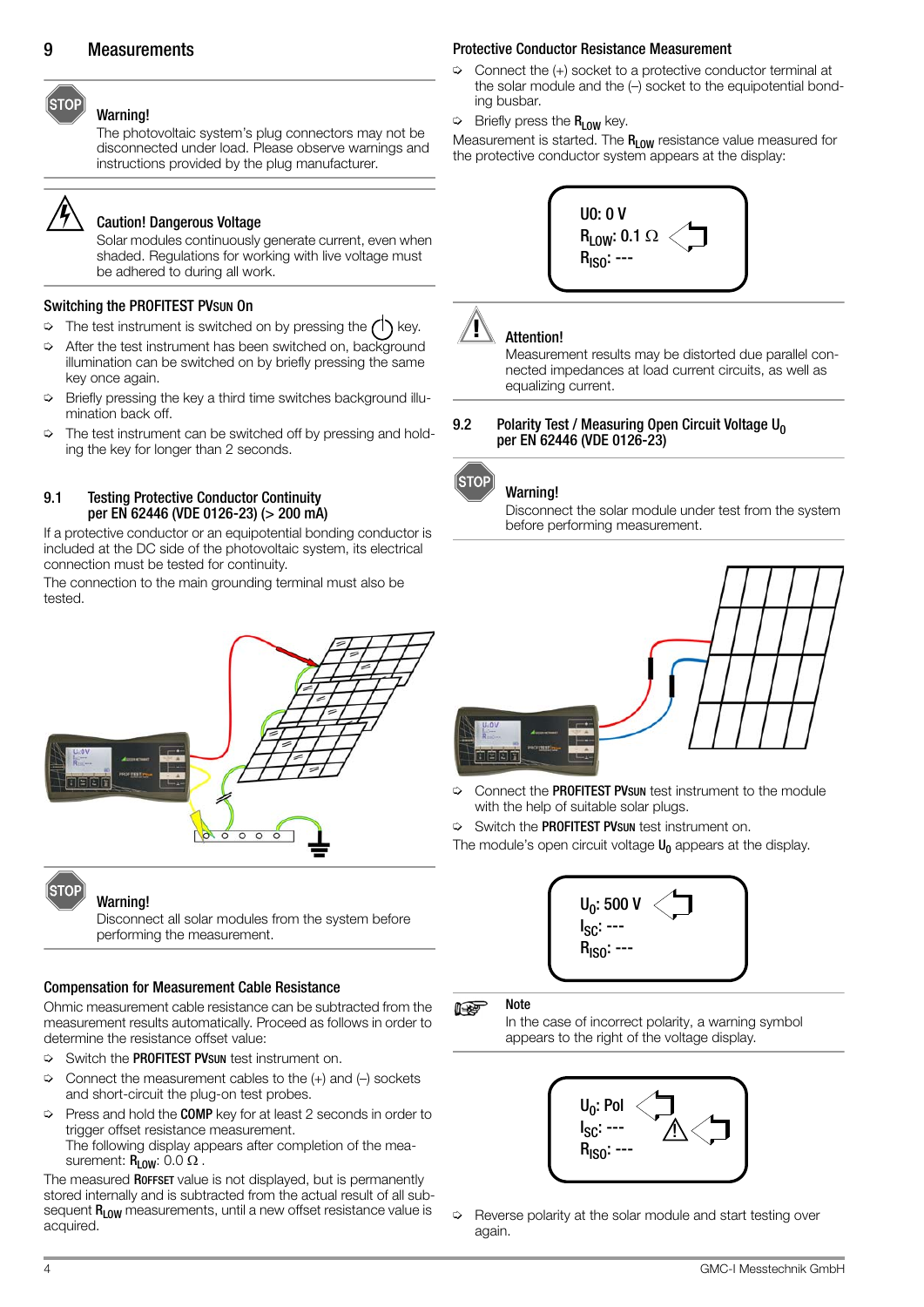#### <span id="page-4-0"></span>(STOP Warning!

Disconnect the solar module under test from the system before performing the measurement.



- ➭ Connect the PROFITEST PVSUN test instrument to the module with the help of suitable solar plugs.
- ➭ Switch the PROFITEST PVSUN test instrument on.

The module's open circuit voltage  $U_0$  appears at the display.

# **▷** Press the I<sub>SC</sub> key.

Open circuit voltage  $\sf{U}_0$  and short-circuit current  $\sf{I}_{\rm{SC}}$  appear at the display:



The (+) and (–) terminals at the solar module are short circuited during the measurement, and momentary short-circuit current is measured. Insulation resistance is measured at the same time (see [section 9.4](#page-4-1)).

#### <span id="page-4-1"></span>9.4 Testing Insulation Resistance per EN 62446



# Warning!

Disconnect the solar module under test from the system before performing measurement.



Insulation measurement per EN 62446 is executed between short circuited  $(+)$  /  $(-)$  and  $( \bot )$  terminals.

- $\Diamond$  Connect the **PROFITEST PVsun** test instrument to the module with the help of suitable solar plugs.
- ➭ Connect the ground terminal at the PROFITEST PVSUN to the module frame.
- $\Diamond$  Switch the **PROFITEST PVsun** test instrument on.

The module's open circuit voltage  $U_0$  appears at the display.

### Selecting the Test Voltage

➭ Press and hold the RISO/250V/500V/1000V key for at least 2 seconds.

The currently selected test voltage appears the display.

 $\Rightarrow$  Select the required insulation test voltage by briefly and repeatedly pressing the R<sub>ISO</sub>/250V/500V/1000V key.

The last selected value is saved after a short period of time, and is then cleared from the display.



#### Executing the Insulation Resistance Measurement

 $\triangleright$  Press the  $I_{SC}/R_{ISO}$  key and read the measured value from the display.

The (+) and (–) terminals at the solar module are short circuited during the measurement, and momentary short-circuit current is measured. Insulation resistance is measured at the same time.

#### Minimum Permissible Limit Values for Insulation Resistance Relative to Insulation Test Voltage per EN 62446

| System Voltage (U0<br>x 1.25) | <b>Test Voltage</b> | <b>Limit Value</b>    |
|-------------------------------|---------------------|-----------------------|
| $<$ 120 V                     | 250 V               | $0.5 \text{ M}\Omega$ |
| 120 to 500 V                  | 500V                | 1 MO.                 |
| $>$ 500 V                     | 1000 V              | 1 M.O.                |

#### Note rt.

If the limit value is fallen short of,  $<$  1 M $\Omega$  or  $<$  0.5 M $\Omega$  appears for R<sub>ISO</sub>.

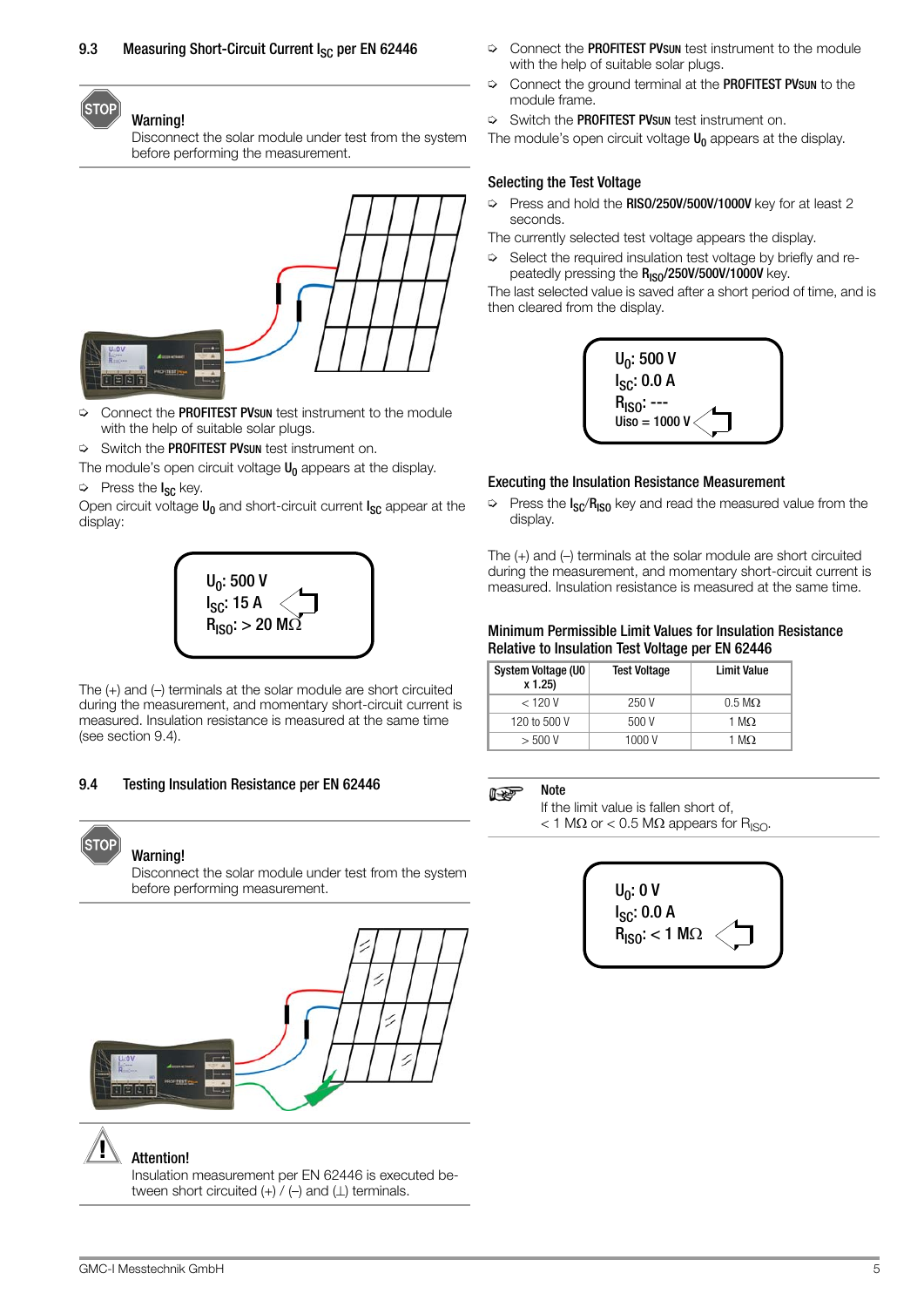#### <span id="page-5-0"></span>9.5 General Insulation Resistance Measurement

The PROFITEST PVsun test instrument is additionally equipped with system-independent insulation testing. This is helpful, for example, when testing systems or supply lines when no modules have yet been installed. All insulations tests known to date can be performed.

# ÍSTOP

### Warning!

The test object must be potential-free. Assure absence of voltage with the help of a suitable measuring instrument, for example the METRAVOLT 12D+L voltage tester.



#### Note  $\mathbb{R}$

General insulation measurement is executed between short circuited  $(-)$  and  $( \perp )$  terminals.

- $\Rightarrow$  Connect the (-) and ( $\perp$ ) terminals at the **PROFITEST PVsun** to the device under test.
- ➭ Switch the PROFITEST PVSUN test instrument on.

#### Selecting the Test Voltage

- ➭ Press and hold the RISO/250V/500V/1000V key for at least 2 seconds.
- The currently selected test voltage appears at the display.
- $\Rightarrow$  Select the required insulation test voltage by briefly and repeatedly pressing the R<sub>ISO</sub>/250V/500V/1000V key.

The last selected value is saved after a short period of time, and is then cleared from the display.



#### Executing the Insulation Resistance Measurement

 $\Rightarrow$  Press the  $R_{ISO}/250V/500V/1000V$  key and read the measured value from the display.



#### **Note ISS**

If the minimum permissible limit value is fallen short of,  $<$  1 M $\Omega$  or  $<$  0.5 M $\Omega$  appears for R<sub>ISO</sub>.

#### <span id="page-5-1"></span>9.6 Ground Fault Test

If a ground fault occurs within the system, the error can be narrowed down on the basis of the voltage ratio.



# Warning!

Disconnect all solar modules from the system before performing the measurement.



- ➭ Connect the PROFITEST PVSUN to the module with the help of suitable solar plugs.
- ➭ Connect the ground terminal at the PROFITEST PVSUN to the module frame.
- ➭ Switch the PROFITEST PVSUN test instrument on.

Momentary open circuit voltage is displayed.

At the same time, a second voltage (Ue) appears in the event of a ground fault.



9.7 Temperature Measurement (optional)

#### <span id="page-5-2"></span> $\equiv$  $\overline{m}$ Warning!

Hot surfaces may cause burns.

- $\heartsuit$  Connect the temperature sensor to the sensor socket.
- ➭ Switch the PROFITEST PVSUN on.

Current temperature appears at the display.

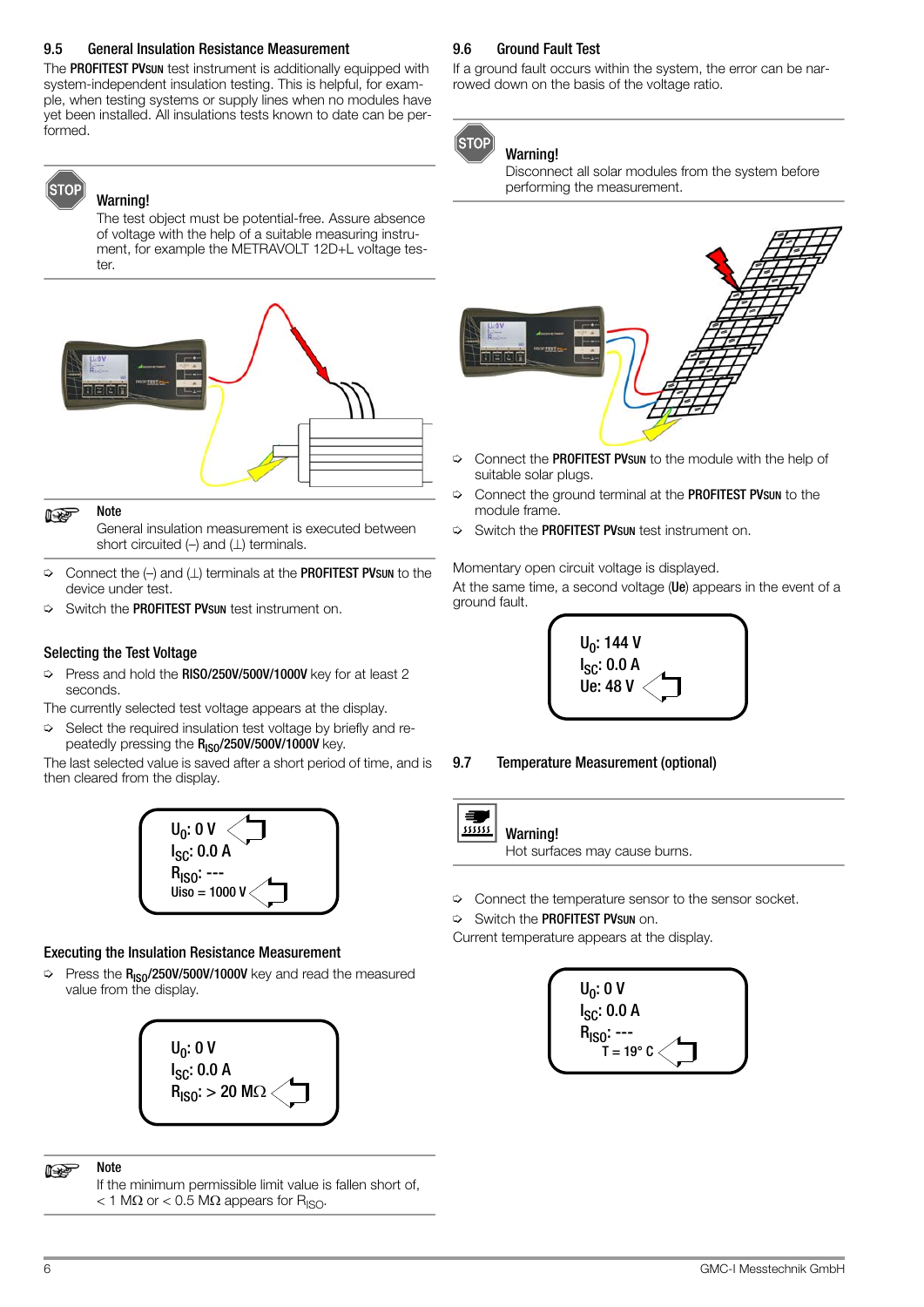# <span id="page-6-0"></span>10 Characteristic Values

#### Voltage Measurement U0

| Measuring range  | 0 to 1000 V DC (no transient voltages) |
|------------------|----------------------------------------|
| Resolution       | 1 V                                    |
| Accuracy         | $\pm$ (1% rdg. + 1 d)                  |
| Current (direct) |                                        |
| Measuring range  | 0 to 20 A DC                           |
| Voltage range    | 2 to 1000 V DC                         |
| Resolution       | 0.1 A                                  |
| Accuracy         | $\pm$ (1% rdg. + 1 d)                  |

Overcurrent protection Max. 24 A (shutdown of internal circuit)

#### Insulation Resistance Measurement RISO

| <b>Test voltage</b>    | <b>250 V DC</b>                             | 500 V DC                      | 1000 V DC                     |
|------------------------|---------------------------------------------|-------------------------------|-------------------------------|
| <b>Measuring range</b> | 0 to 1 M $\Omega$                           | 1 M $\Omega$ to 20 M $\Omega$ | 1 M $\Omega$ to 20 M $\Omega$ |
| Resolution             | $0.1 \text{ M}\Omega$                       | 1 M $\Omega$                  | 1 M $\Omega$                  |
| Accuracy               | $\pm$ (1% rdg. + 1 d)                       | $\pm$ (1% rdg. + 2 d)         | $\pm$ (1% rdg. + 2 d)         |
| Limit value            | $> 0.5$ M $\Omega$                          | $>1$ MO.                      | $>1$ M $\Omega$               |
| No. of measurements    | Approx. 1000 (with battery set per IEC LR6) |                               |                               |

#### Earth Fault Measurement

Measuring range 0 to 1000 V DC Resolution 1 V Accuracy  $\pm (1\% \text{ rdg.} + 1 \text{ d})$ 

#### Low-Resistance Measurement

| Measuring range     | 0 to 10 $\Omega$                           |
|---------------------|--------------------------------------------|
| <b>Test current</b> | $>200$ mA                                  |
| Resolution          | $0.1 \Omega$                               |
| Accuracy            | $\pm$ (1% rdg. + 1 d)                      |
| No. of measurements | Approx. 500 low-resistance<br>measurements |
|                     | (batteries: 1.5 V per IEC LR6)             |

# **Display**

LCD Backlit multiple display Dot matrix: 128 x 64 pixels

### Reference Conditions

Ambient temperature  $+23^{\circ}$  C  $\pm 2$  K Relative humidity 40 to 75% Battery voltage  $6V \pm 1$  V

#### Ambient Conditions

Operating temperature 0 to +40° C Storage temperature -10° C to 60° C Relative humidity < 80%, no condensation allowed Elevation Max. 2000 m above sea level

Power Supply

Batteries 4 ea. 1.5 V IEC LR6, AA, AM3, MN1500 Consumption Approx. 20 μA when switched off

#### Electrical Safety

Measuring category CAT 0 / 1000 V

Instrument without rated measuring category per EN 61010-2-30:2010

Approx. < 30 mA during normal operation Approx. 190 mA with backgr. illumination

#### Electromagnetic Compatibility (EMC)

| EMC directive  | EMC 2004/108/EC |
|----------------|-----------------|
| Basic standard | EN 61326-1:2006 |

#### Mechanical Design

| Protection | Housing: IP 42                   |
|------------|----------------------------------|
|            | per DIN VDE 0470 part 1/EN 60529 |
| Dimensions | $209 \times 98 \times 35$ mm     |
| Weight     | Approx. 500 g with batteries     |

### <span id="page-6-1"></span>11 Maintenance

#### <span id="page-6-2"></span>11.1 Battery Replacement

If the battery level indicator displays only minimal remaining battery capacity (only one segment appears, see figure at right), the batteries must be replaced.



- $\Rightarrow$  Switch the instrument off and disconnect it from all measuring circuits.
- $\Rightarrow$  Remove the battery compartment lid on the back of the instrument by loosening the two Phillips head screws.
- $\Leftrightarrow$  Remove the depleted batteries.
- Insert new batteries. Be sure to observe the polarity symbols which are embossed into the floor of the battery compartment.
- ➭ Replace the battery compartment lid and retighten the screws.

After inserting new batteries, all four segments should appear at the display.



#### <span id="page-6-3"></span>11.2 Housing

No special maintenance is required for the housing. Keep outside surfaces clean. Use a slightly dampened cloth for cleaning. Avoid the use of cleansers, abrasives or solvents.

### Return and Environmentally Sound Disposal

The instrument is a category 9 product (monitoring and control instrument) in accordance with ElektroG (German electrical and electronic device law). This device is not subject to the RoHS directive.

In accordance with WEEE 2002/96/EG and ElektroG, we identify our electrical and electronic devices (as of Aug. 2005) with the symbol in accordance with DIN EN 50419 which is shown at the right. Devices identified with this symbol may not be disposed of with the trash. Please contact our service department regarding the return of old devices (see address in [section 12\)](#page-7-0).

If the batteries used in your instrument are depleted, they must be disposed of properly in accordance with valid national regulations. Batteries may contain pollutants and heavy metals such as lead (Pb), cadmium (Cd) and mercury (Hg).

The symbol at the right indicates that batteries must not be disposed of with the trash, and must be brought to a designated collection point.